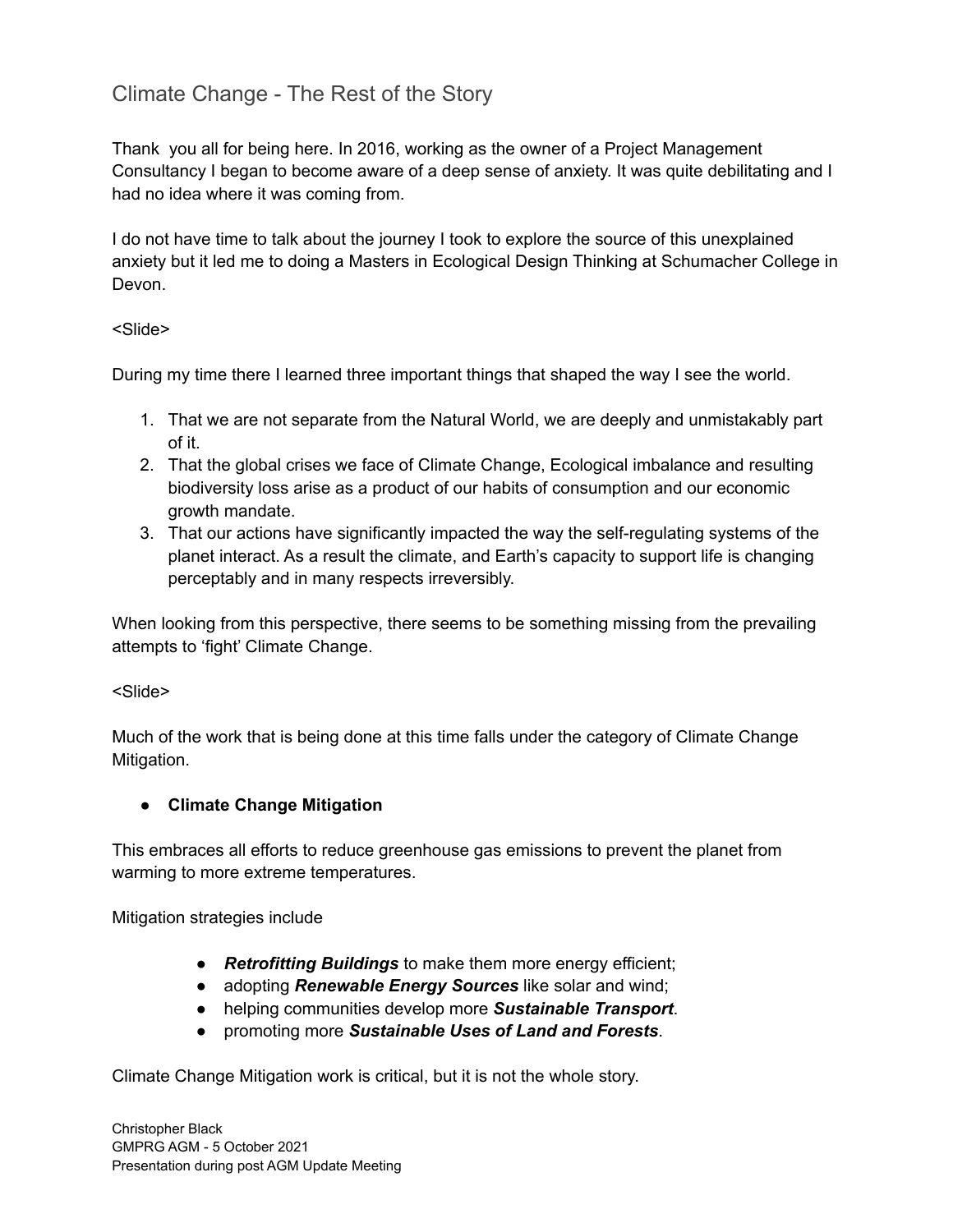- **● Reducing emissions is not the whole story**
	- *● Over Consumption*

Every year we consume natural resources 1.7 times faster than the planet can regenerate them. That is a global average. We would need the natural resources of 2.6 earths every year if everyone on the planet lived the way we do in the UK. Reducing our emissions is not the whole story.

## *● Framing Climate Change for the Public*

I still hear us talking about Climate Change as if it is something we can fix. The implication is that our 'solutions' can solve the problem and that we can continue to live the way we always have. This is a problematic and dangerous approach because it creates a false sense of security that stops us from a more appropriate response. it fails to acknowledge that our planetary situation is a result of Earth's massive self regulating systems becoming unstable. We have caused these imbalances, the resulting irreversible changes like the melting of the ice caps, and the warming of our seas and oceans have set these systems on a new path with new behaviours. It is a form of willful ignorance to perpetuate the notion that we can fix these problems. Reducing our emissions is not the whole story.

## *● Worldview Problems: Survival of the Fittest*

Our Westernised economy relies on the popular narrative that it is important for us to thrive independently. We are familiar with the notion that power begets power. We operate from an understanding that the resources that matter the most are scarce, and understand that more for you means less for me … and it drives our behaviour. But what has this got to do with climate change? The worldview that says we must compete to survive does so at the expense of the Natural World we live within. The often marginalised indigenous perspective unites in reminding us that without understanding that we are all deeply connected to all life on this planet, we will never understand our place. We will continue to compete and consume; we will continue to destroy, and we will be destroyed. Reducing our emissions is not the whole story.

So what are we missing? Why is Climate Change Mitigation not enough? There is another approach that complements mitigation: Climate Change Adaptation.

<Slide>

### **● Climate Change Adaptation**

**Climate change adaptation** means altering our behavior, systems, and—in some cases—ways of life to protect our families, our economies, and the environment in which we live from the impacts of climate change. The concept embraces: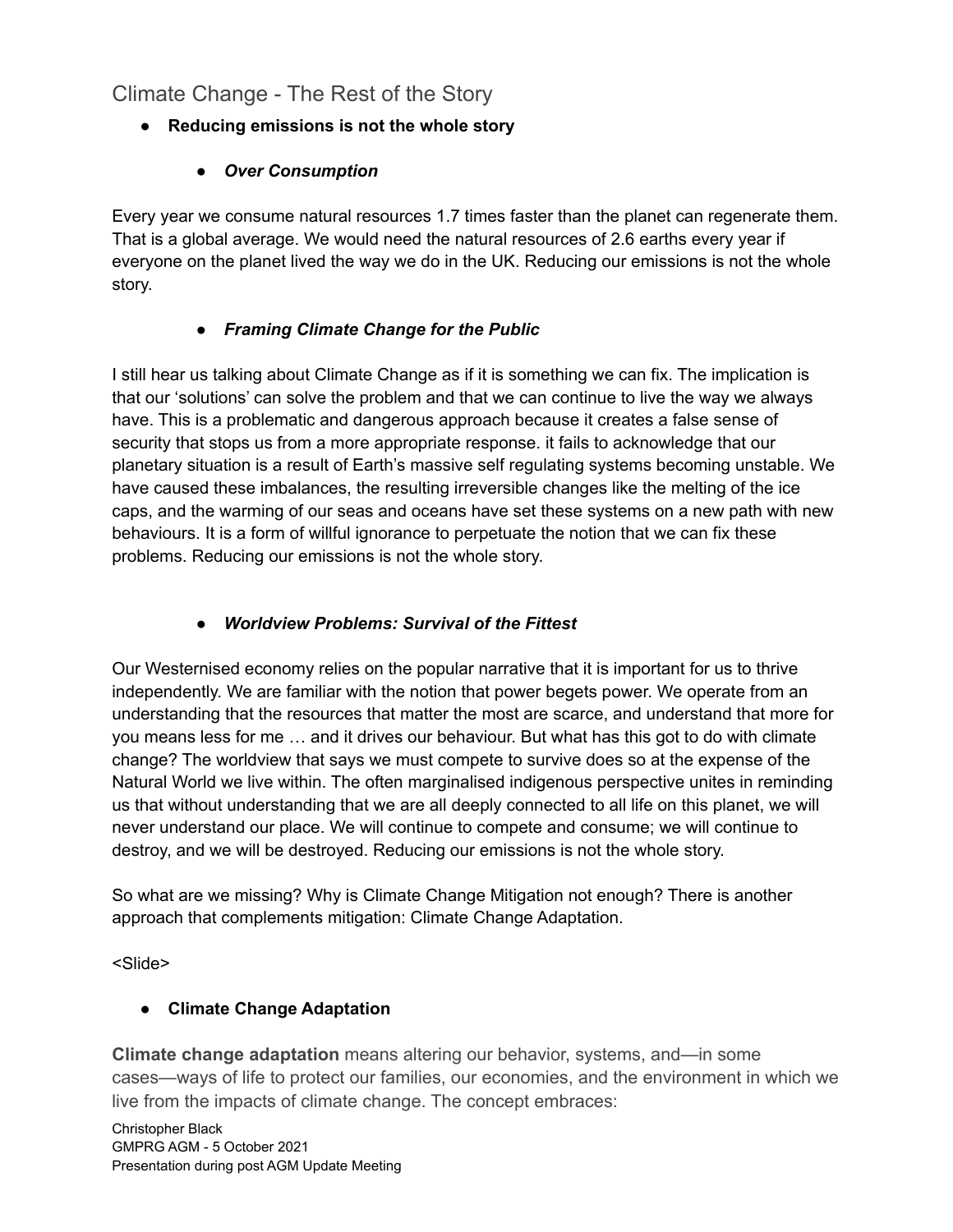<click>

- the understanding that Climate Change is upon us and that it will continue to intensify; <click>
- it recognises that the man-made supply chain systems that provide us with food, water and power are designed for efficiency, and less for resilience and will be easily interrupted by the volatility of changing labour and resource availability. <click>
- It understands that the greatest work we can do to protect the land and life we care for is right here in the place where we live; where we can work together to develop our skills and knowledge around regeneration to support the continued thriving of life.

The concept of Climate Change Adaptation is not reserved for 'the environment' but it lives deeply in our developing notions of economy, ecology and society.

## <Slide>

So what could this mean for us, here in Prestwood and Great Missenden?

## <Slide>

- It could mean broadening what we know about the Natural systems around us, embracing the knowledge that is already here, and supporting interesting ways to make that knowledge more accessible and meaningful to all of us.
- *●* It could mean deepening our understanding of the skills we have locally and to develop the skills we need. Recent thoughts about establishing a Repair Cafe here is not just a cool, quirky thing to do, it values the existing wisdom and skill in the community and reinforces the values we want to develop.
- *●* It could mean localising our economies
	- *○* Supporting local business allows money and skill to remain in the community, building our wealth and self-sufficiency. By consciously and actively nurturing local entrepreneurship we bring vibrancy and innovation to this place.
	- *○* Making, growing, locally sourcing our own local resources in a sustainable and regenerative way reduces our dependence on the fragility of external supply chains and future economic shocks.
- *●* It could mean supporting existing efforts to hear the voices that go unheard in the decisions about our communities. The unintended marginalisation of opinion is a symptom of the way our community has grown to operate. By reinforcing our community awareness, we become stronger as we explore new ways to foster inclusivity.
- *●* And perhaps most of all, it could mean finding ways to be together where new relationships can be developed and existing ones nurtured because this strengthens our sense of community. It strengthens our understanding of who we are, and what